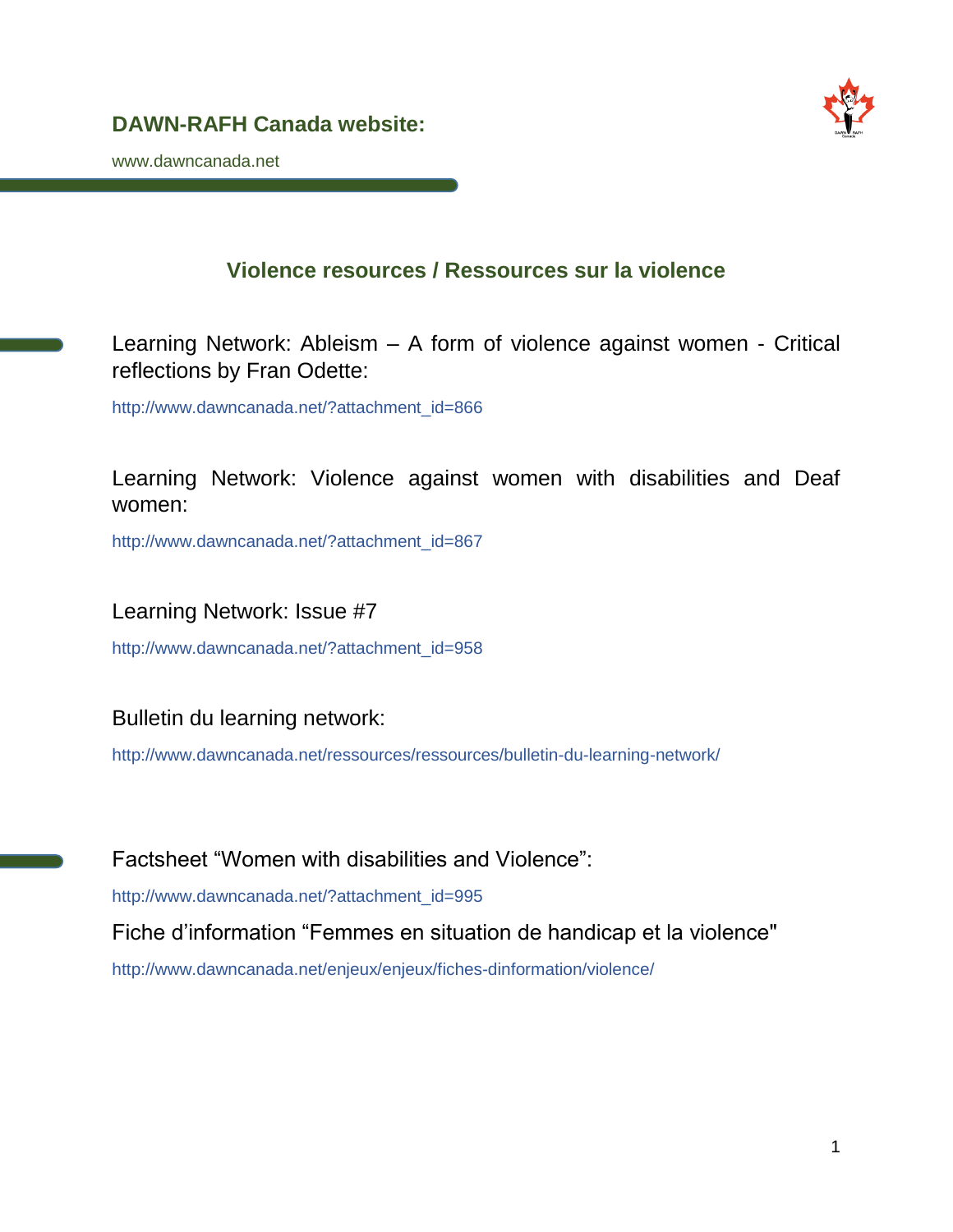

Reports / rapports:

A girl's rights to learn without fear: [http://www.dawncanada.net/?attachment\\_id=748](http://www.dawncanada.net/?attachment_id=748) Le droit d'une fille d'apprendre sans peur : [http://www.dawncanada.net/?attachment\\_id=749](http://www.dawncanada.net/?attachment_id=749)

Women with disabilities and abuse:

[http://www.dawncanada.net/?attachment\\_id=673](http://www.dawncanada.net/?attachment_id=673)

Violence against Women with disabilities – Violence prevention review:

[http://www.dawncanada.net/?bookmarks=violence-against-women-with-disabilities-violence](http://www.dawncanada.net/?bookmarks=violence-against-women-with-disabilities-violence-prevention-review)[prevention-review](http://www.dawncanada.net/?bookmarks=violence-against-women-with-disabilities-violence-prevention-review)

## Recommendations: Meeting the Needs of Victims of Crime in Canada:

[http://www.dawncanada.net/?attachment\\_id=1017](http://www.dawncanada.net/?attachment_id=1017)

## NATIONAL Accessibility and Accommodation Survey (NAAS)

http://www.dawncanada.net/?s=naas&language=en

Campaigns:

We can tell and we will: Information for women with disabilities about identifying and reporting abuse:

<http://www.dawncanada.net/en-news/we-can-tell-and-we-will/>

Nous pouvons dénoncer les abus et nous allons les dénoncer :

[http://www.dawncanada.net/fr-actualites/nous-pouvons-denoncer-les-abus-et-nous-allons-les](http://www.dawncanada.net/fr-actualites/nous-pouvons-denoncer-les-abus-et-nous-allons-les-denoncer/)[denoncer/](http://www.dawncanada.net/fr-actualites/nous-pouvons-denoncer-les-abus-et-nous-allons-les-denoncer/)